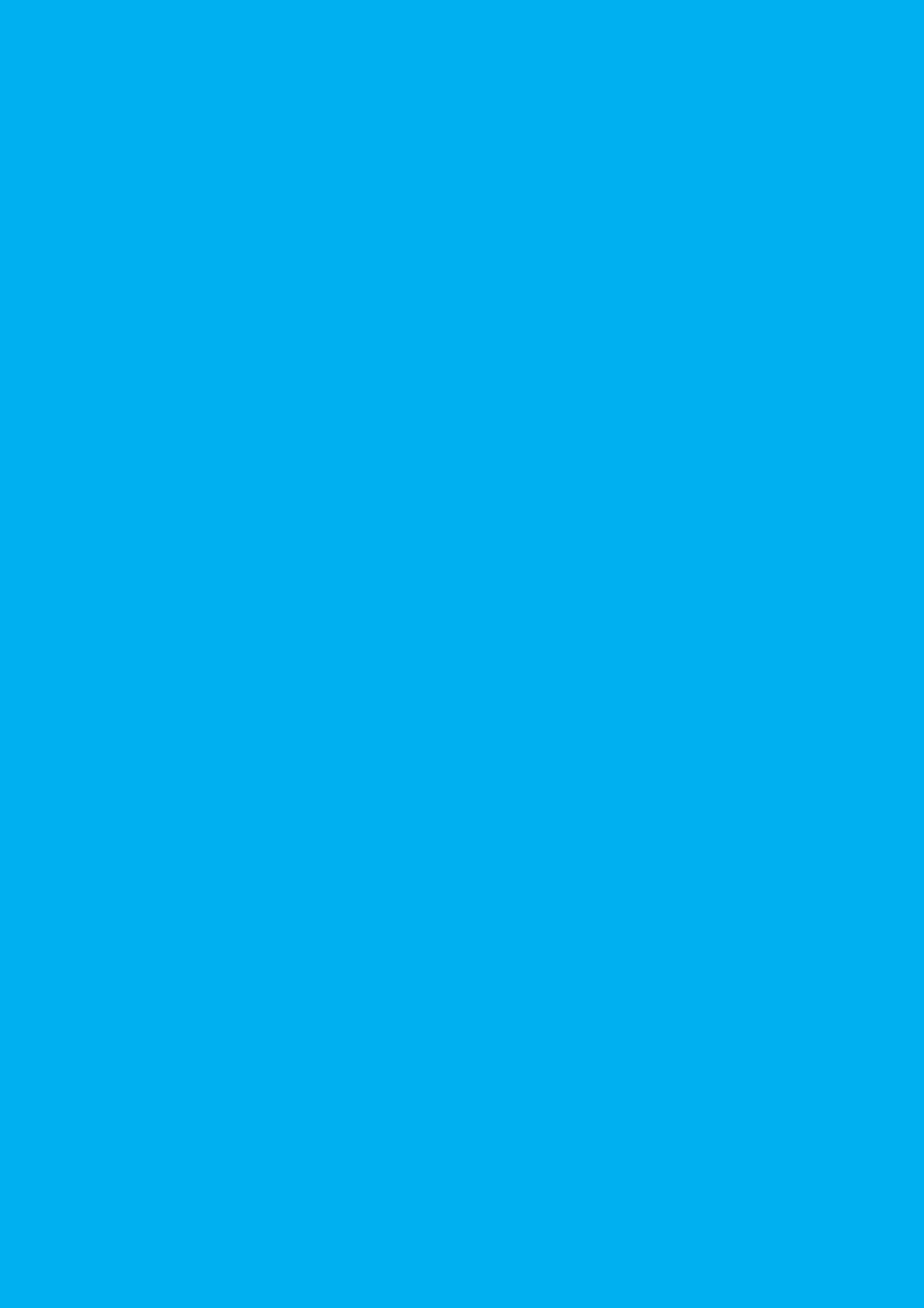

# The Site

The proposed development is situated on land west of Twelve Acre Farm, Chilbridge Road, Eynsham, Witney, OX29 4BH. The site has been deliberately located in close proximity to a UK Power Networks substation, approximately 1.5 kilometres ('km') to the north east, as this is one of the few places where such plants can connect efficiently to the electricity distribution network.



*Figure 1: Aerial View of the site location (57 hectares / 140 acres)*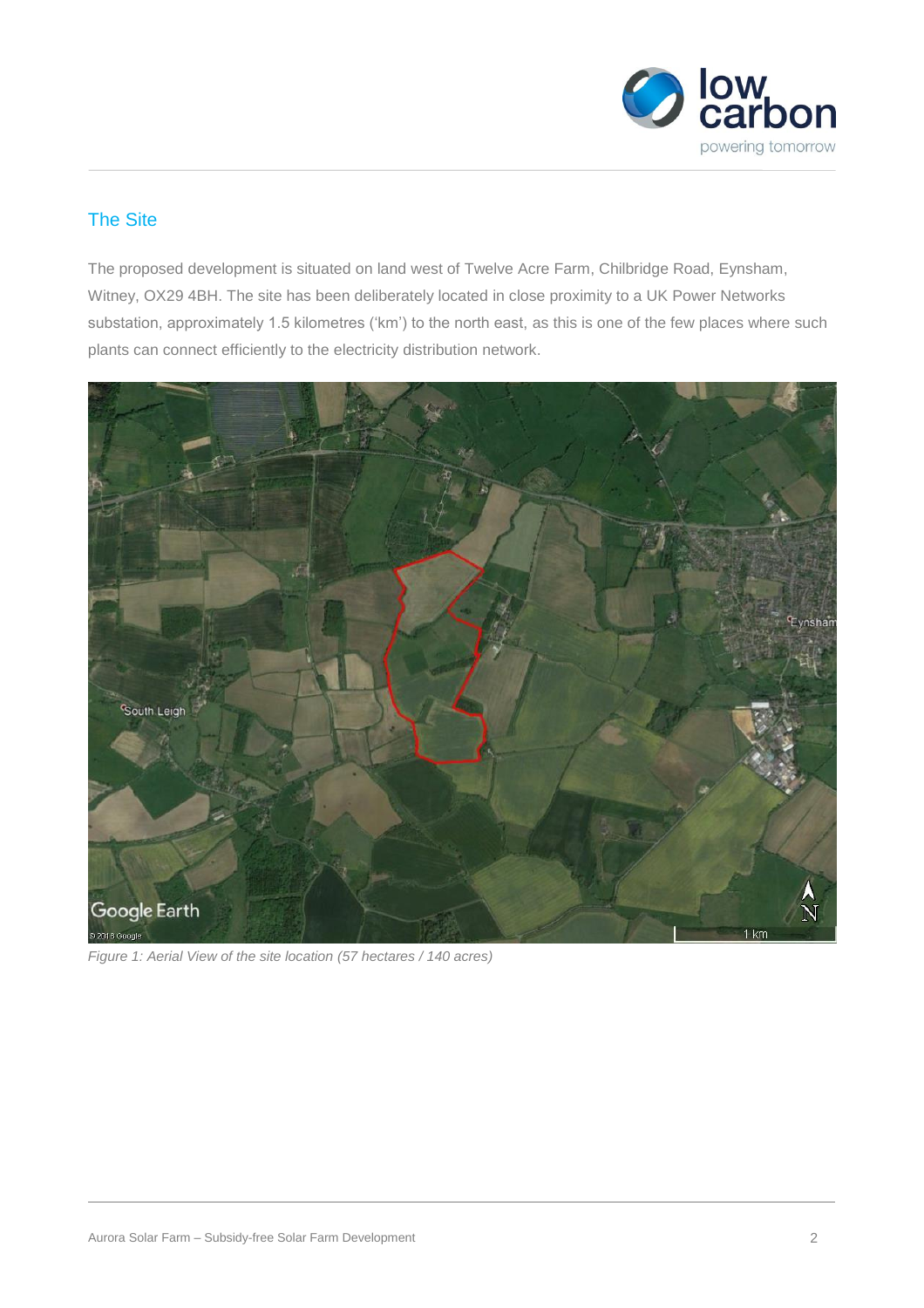

## Development overview

- The proposed development is a renewable energy development consisting of both solar PV panels and battery storage. The proposed site area is approximately 57 hectares (140 acres).
- It is estimated that the solar panels would generate up to 31.9 megawatts peak, enough to power approximately 9,900 homes. The battery storage system (up to 18 megawatts in total) would charge at times of low demand and export power back onto the electricity grid at times of high demand or when solar irradiation is low.
- The proposed development would consist of arrays of solar PV panels up to 3 metres ('m') high with separation distances of approximately 3 m, along with batteries contained in cabins. Associated infrastructure includes inverters, substations and internal site access roads.
- The site would be surrounded by an approximately 2 m high post and wire 'deer fence' and a number of fixed CCTV cameras measuring no higher than 2.5m. These are required for security purposes.
- Access is proposed to be from the existing entrance to Twelve Acre Farm off Chilbridge Road to the east of the site.
- Existing trees and hedges would be retained and extra landscaping provided for additional screening.
- No public rights of way would be impeded or are proposed to be diverted by the proposal, however there is one public right of way that runs through the middle of the site and another runs along the south of the site. Appropriate screening (e.g. hedgerows) would be provided from the proposed development.
- The proposed development is subsidy-free with no assistance from government.
- Planning permission will be sought for the development to operate for 25 years, at which point it would be decommissioned and the land returned to its previous state.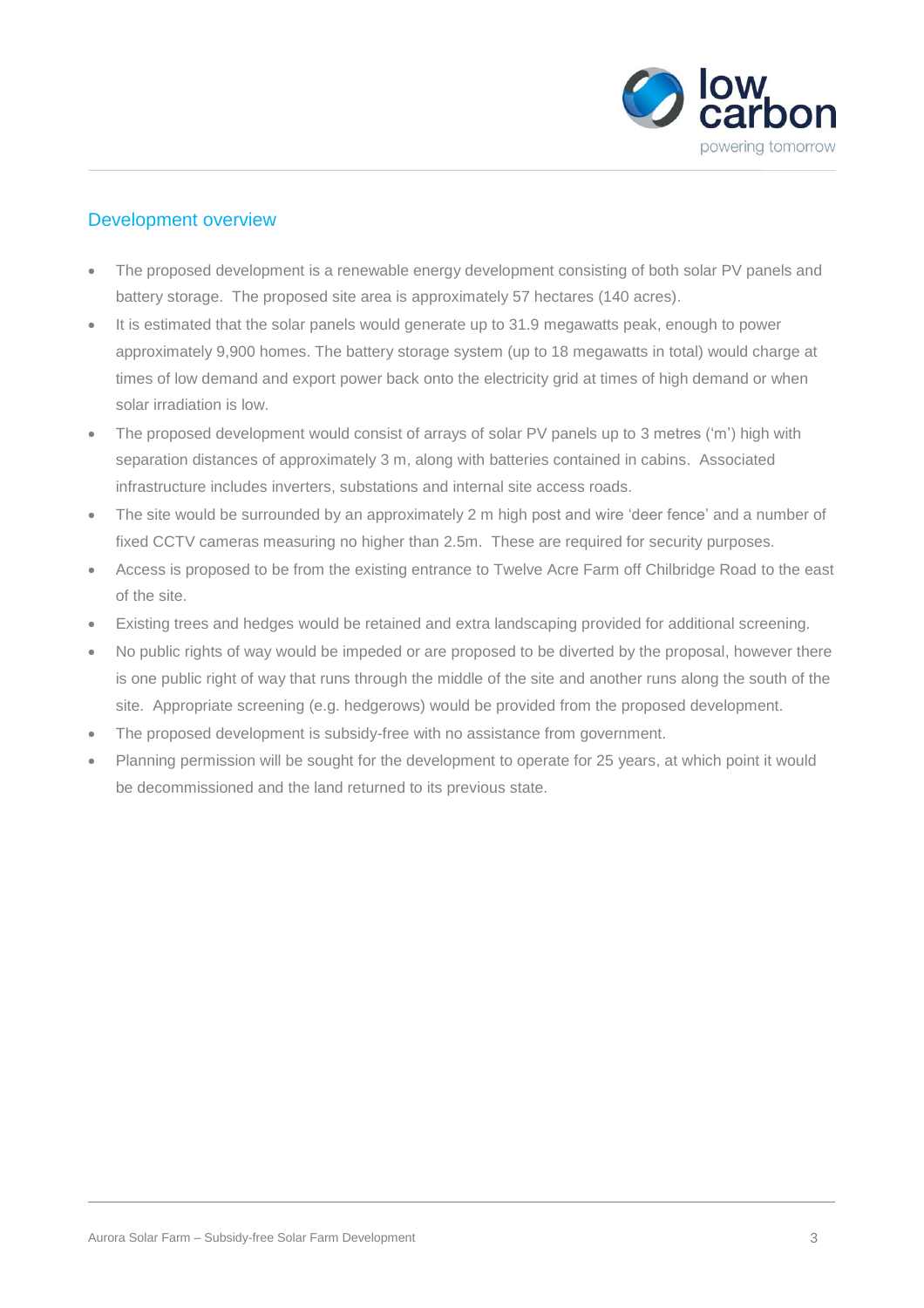



*Figure 2: Indicative Site Layout*

### Pre-application discussions

#### *Environment Impact Assessment Screening Opinion*

An Environmental Impact Assessment ('EIA') Screening Opinion was submitted to West Oxfordshire District Council on 10 April 2019, which has still yet to be formally decided. Low Carbon considers, however, that owing to the nature of the proposed development and the site, that an EIA is unlikely to be necessary.

#### *Pre-application Advice*

A request for pre-application advice was submitted to West Oxfordshire District Council on 13 April 2019 and we are currently awaiting a meeting with planning officers from the Council. The feedback from this meeting and written feedback will feed into the final design of the proposed development.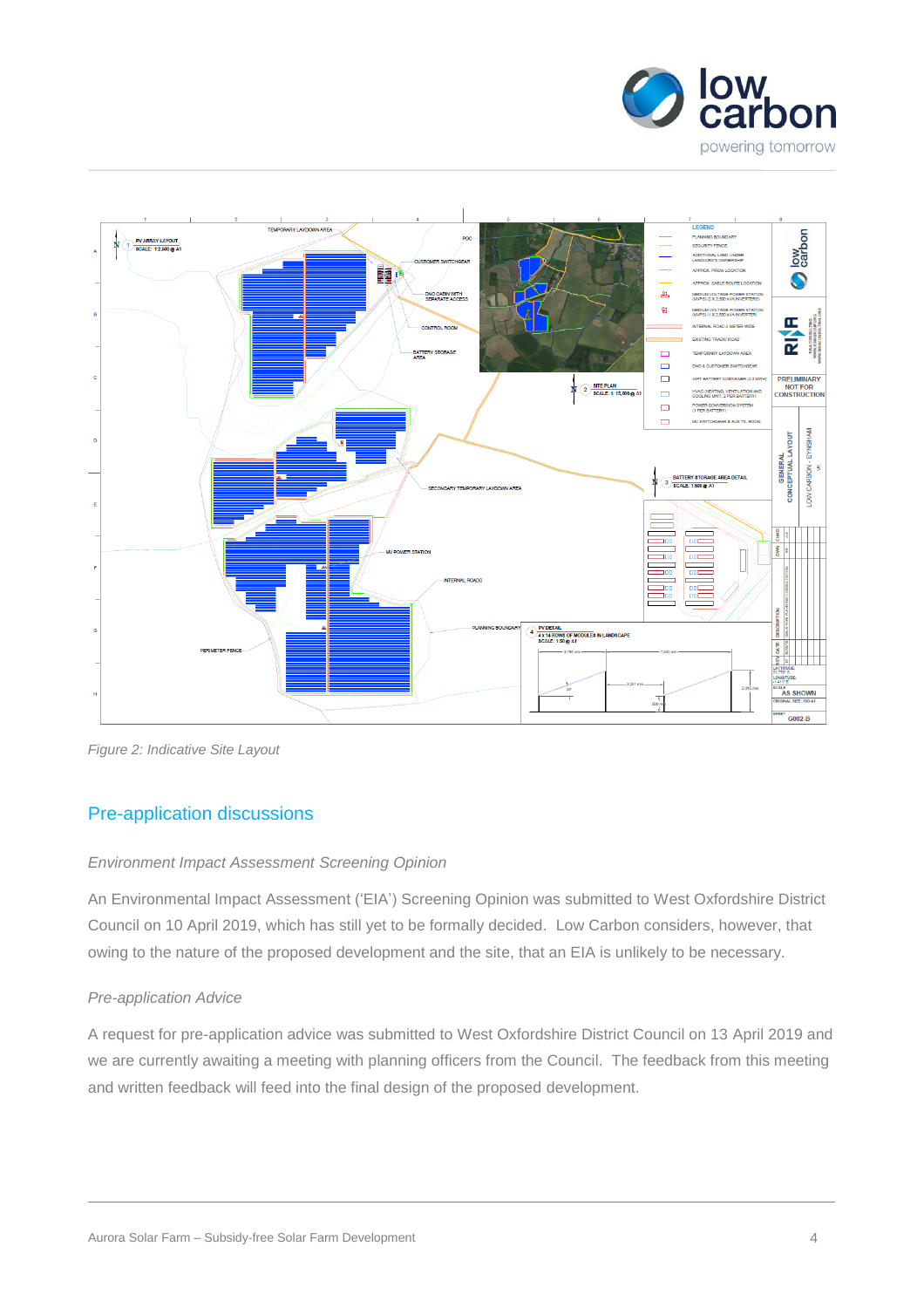

### Key drivers behind solar energy and energy storage

The UK has committed to meeting the legally binding target to cut greenhouse gas emissions by at least 80% by 2050, compared to 1990 levels as indicated in the National Policy Statement for Energy (EN-1). This requires major investment in new technologies, electrification of much of the heating, industry and transport, prioritisation of sustainable energy and cleaner power generation.

As traditional energy generation sources using fossil fuels are steadily reduced it is vital that Britain harnesses clean, secure, 'home-grown' energy therefore reducing the reliance on imported fuels whilst honouring commitments to reduce emissions.

Due to the continuing fall in costs, large scale solar power generation is now competitive with other forms of electricity generation in the UK and this proposed development is being brought forward on the basis of not requiring any form of financial support or subsidy from the government.

Solar power production generates electricity with a limited impact on the environment as there is no need for extensive ground disturbing foundations, there are no tall vertical structures or moving parts involved and there is no noise associated with solar PV arrays.

Energy storage has a crucial role to play in both the management of energy supply in the UK and in the wider uptake of renewable energy technologies in the future. As the UK's energy requirements continue to grow, storage technologies and projects will help to ensure that energy is always available where it is needed.